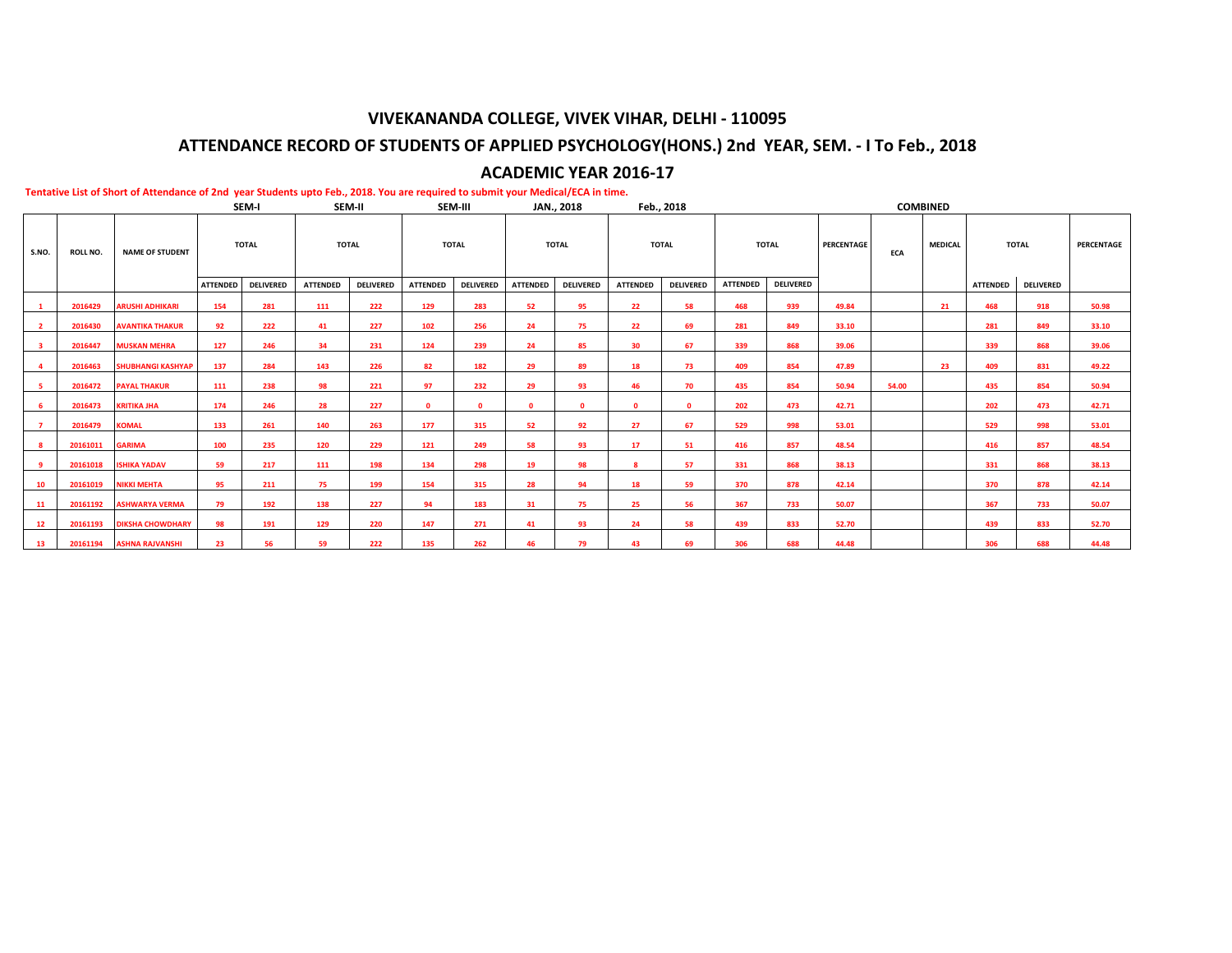#### **VIVEKANANDA COLLEGE, VIVEK VIHAR, DELHI - 110095 ATTENDANCE RECORD OF STUDENTS OF B.COM.(HONS.) 2nd YEAR, SEM. - I TO Feb., 2018**

**ACADEMIC YEAR 2016-17**

## **Tentative List of Short of Attendance of 2nd year Students upto Feb., 2018. You are required to submit your Medical/ECA in time.**

**SECTION - A**

|       |          |                        |                 | SEM-I            |                 | SEM-II           |                 | SEM-III          |                 | Jan., 2018       |                 | Feb., 2018       |                 |                  |            | <b>COMBINED</b> |                 |                  |            |
|-------|----------|------------------------|-----------------|------------------|-----------------|------------------|-----------------|------------------|-----------------|------------------|-----------------|------------------|-----------------|------------------|------------|-----------------|-----------------|------------------|------------|
| S.NO. | ROLL NO. | <b>NAME OF STUDENT</b> |                 | <b>TOTAL</b>     |                 | <b>TOTAL</b>     |                 | <b>TOTAL</b>     |                 | <b>TOTAL</b>     |                 | <b>TOTAL</b>     |                 | <b>TOTAL</b>     | PERCENTAGE | <b>MEDICAL</b>  |                 | <b>TOTAL</b>     | PERCENTAGE |
|       |          |                        | <b>ATTENDED</b> | <b>DELIVERED</b> | <b>ATTENDED</b> | <b>DELIVERED</b> | <b>ATTENDED</b> | <b>DELIVERED</b> | <b>ATTENDED</b> | <b>DELIVERED</b> | <b>ATTENDED</b> | <b>DELIVERED</b> | <b>ATTENDED</b> | <b>DELIVERED</b> |            |                 | <b>ATTENDED</b> | <b>DELIVERED</b> |            |
|       | 2016394  | <b>JIGMAT PADMA</b>    | 151             | 257              | 62              | 203              | 81              | 253              | 52              | 77               | 28              | 49               | 374             | 839              | 44.58      |                 | 374             | 839              | 44.58      |
|       | 2016395  | <b>KOMAL ANAND</b>     | 99              | 233              | 117             | 237              | 162             | 264              | 24              | 76               |                 | 24               | 407             | 834              | 48.80      |                 | 407             | 834              | 48.80      |
|       | 2016402  | <b>PRATIBHA GAUTAM</b> | 149             | 213              | 40              | 200              | 15              | 166              | 16              | 64               |                 | 24               | 220             | 667              | 32.98      |                 | 220             | 667              | 32.98      |
|       | 2016985  | <b>AMISHA JAIN</b>     | 126             | 206              | 132             | 228              | 38              | 249              | 57              | 77               | 32              | 47               | 385             | 807              | 47.71      |                 | 385             | 807              | 47.71      |
|       | 20161035 | <b>ANJALI ARORA</b>    | 124             | 205              | 142             | 225              |                 | 108              | 15              | 63               |                 | 24               | 283             | 625              | 45.28      |                 | 283             | 625              | 45.28      |
|       | 20161102 | <b>GAURI MEHROTRA</b>  | 115             | 208              | 46              | 197              |                 |                  |                 | 42               |                 | 24               | 161             | 471              | 34.18      |                 | 161             | 471              | 34.18      |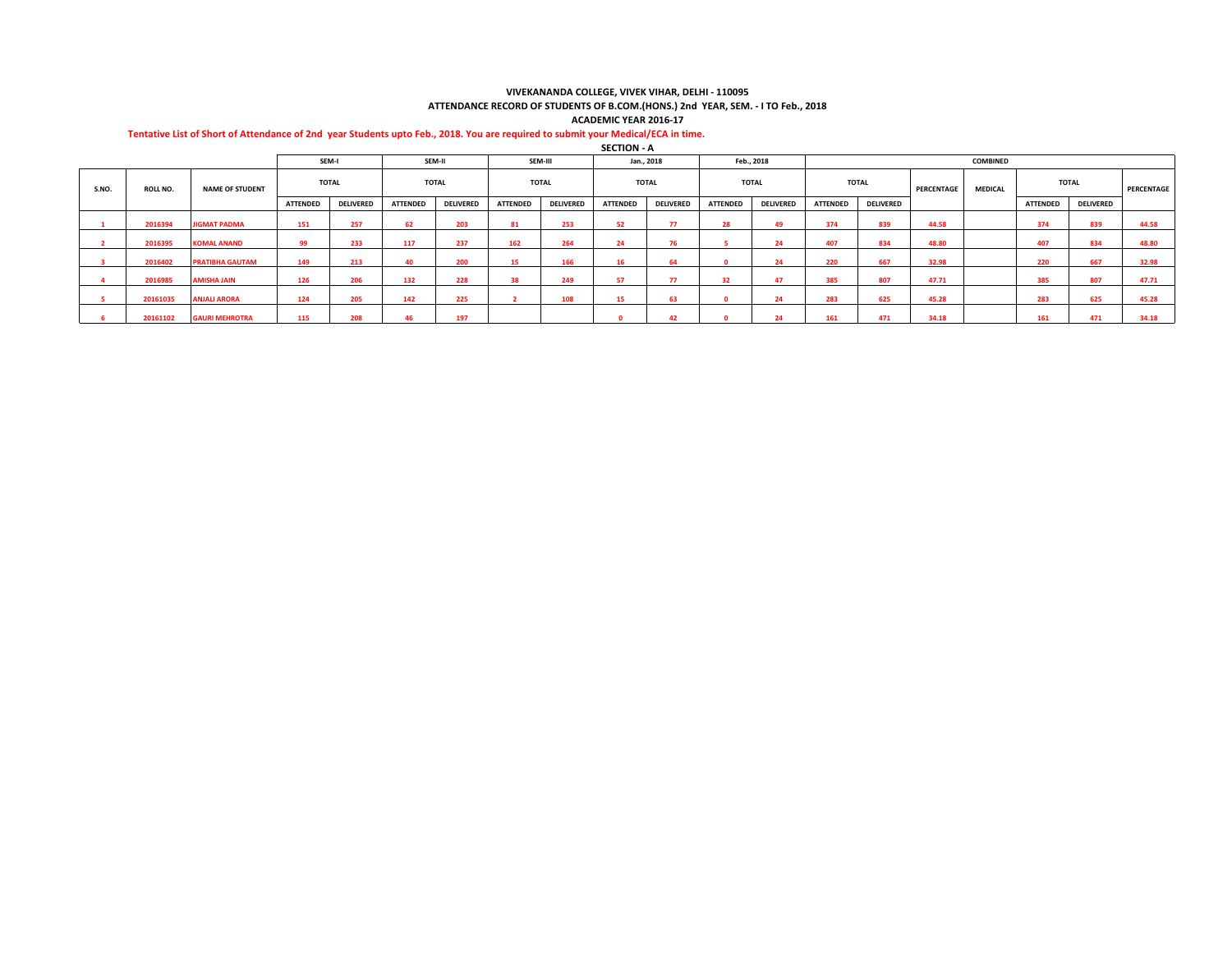## **VIVEKANANDA COLLEGE, VIVEK VIHAR, DELHI - 110095 ATTENDANCE RECORD OF STUDENTS OF B.COM.(HONS.)2nd YEAR, SEM. - I To Feb., 2018 ACADEMIC YEAR 2016-17**

|       |                 |                        |                 |                  |                 |                  |                 |                  | SECTION - B     |                  |                 |                  |                 |                  |            |                 |                 |                  |            |
|-------|-----------------|------------------------|-----------------|------------------|-----------------|------------------|-----------------|------------------|-----------------|------------------|-----------------|------------------|-----------------|------------------|------------|-----------------|-----------------|------------------|------------|
|       |                 |                        |                 | SEM-I            | SEM-II          |                  |                 | SEM-III          |                 | Jan., 2018       |                 | Feb., 2018       |                 |                  |            | <b>COMBINED</b> |                 |                  |            |
| S.NO. | <b>ROLL NO.</b> | <b>NAME OF STUDENT</b> |                 | <b>TOTAL</b>     | <b>TOTAL</b>    |                  |                 | <b>TOTAL</b>     |                 | <b>TOTAL</b>     |                 | <b>TOTAL</b>     |                 | <b>TOTAL</b>     | PERCENTAGE | <b>MEDICAL</b>  |                 | <b>TOTAL</b>     | PERCENTAGE |
|       |                 |                        | <b>ATTENDED</b> | <b>DELIVERED</b> | <b>ATTENDED</b> | <b>DELIVERED</b> | <b>ATTENDED</b> | <b>DELIVERED</b> | <b>ATTENDED</b> | <b>DELIVERED</b> | <b>ATTENDED</b> | <b>DELIVERED</b> | <b>ATTENDED</b> | <b>DELIVERED</b> |            |                 | <b>ATTENDED</b> | <b>DELIVERED</b> |            |
|       | 2016404         | <b>RITIKA JINDAL</b>   | 72              | 160              |                 | 155              | 33              | 206              | n               |                  |                 | 25               | 108             | 546              | 19.78      |                 | 108             | 546              | 19.78      |
|       | 2016405         | <b>RIYA RATHI</b>      | 136             | 195              | 84              | 155              | 33              | 137              | 49              | 75               | 31              | 51               | 333             | 613              | 54.32      |                 | 333             | 613              | 54.32      |
|       | 2016418         | <b>MANSI KEDIA</b>     | 134             | 201              | 76              | 155              | 12              | 52               | 0               |                  | 0               |                  | 222             | 415              | 53.49      |                 | 222             | 415              | 53.49      |
|       | 20161112        | <b>DEEPANSHI NAGAR</b> | 96              | 187              | 30              | 156              | 68              | 203              | 40              | 81               | 16              | 47               | 250             | 674              | 37.09      |                 | 250             | 674              | 37.09      |
|       | 20161171        | <b>HIMANI VERMA</b>    | 49              | 77               |                 | 156              |                 |                  |                 |                  |                 |                  | 69              | 233              | 29.61      | 24              | 69              | 209              | 33.01      |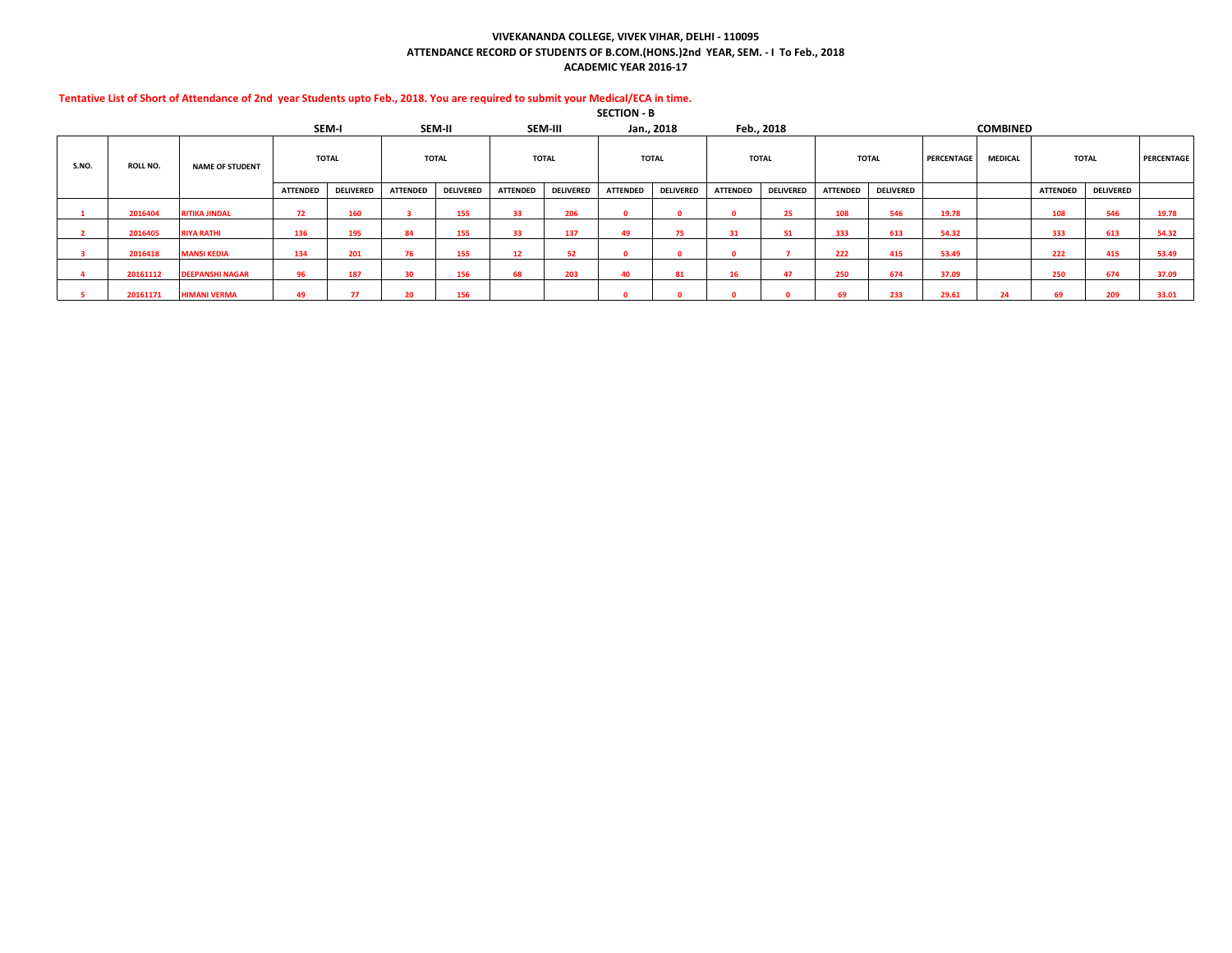#### **VIVEKANANDA COLLEGE, VIVEK VIHAR, DELHI - 110095 ATTENDANCE RECORD OF STUDENTS OF ENGLISH(HONS.) IST YEAR, SEM. - I & II ACADEMIC YEAR 2016-17**

|       |                 |                         |                 | SEM-1            |                 | SEM-II           |                 | SEM-III          |                 | Jan., 2018       |          | Feb., 2018       |          |                  |            | COMBINED       |                 |                  |            |
|-------|-----------------|-------------------------|-----------------|------------------|-----------------|------------------|-----------------|------------------|-----------------|------------------|----------|------------------|----------|------------------|------------|----------------|-----------------|------------------|------------|
| S.NO. | <b>ROLL NO.</b> | <b>NAME OF STUDENT</b>  |                 | <b>TOTAL</b>     |                 | <b>TOTAL</b>     |                 | <b>TOTAL</b>     |                 | <b>TOTAL</b>     |          | <b>TOTAL</b>     |          | <b>TOTAL</b>     | PERCENTAGE | <b>MEDICAL</b> |                 | <b>TOTAL</b>     | PERCENTAGE |
|       |                 |                         | <b>ATTENDED</b> | <b>DELIVERED</b> | <b>ATTENDED</b> | <b>DELIVERED</b> | <b>ATTENDED</b> | <b>DELIVERED</b> | <b>ATTENDED</b> | <b>DELIVERED</b> | ATTENDED | <b>DELIVERED</b> | ATTENDED | <b>DELIVERED</b> |            |                | <b>ATTENDED</b> | <b>DELIVERED</b> |            |
|       | 2016487         | <b>AYUSHI KATARIA</b>   | 158             | 293              | 82              | 230              | 133             | 242              | 18              | 53               | 45       | 66               | 436      | 884              | 49.32      |                | 436             | 884              | 49.32      |
|       | 2016499         | <b>MUSKAN VERMA</b>     | 83              | 253              | 97              | 220              | 14              | 139              |                 | 53               |          | 59               | 203      | 724              | 28.04      | 69             | 203             | 655              | 30.99      |
|       | 2016506         | <b>SAHAR FATMA</b>      | 143             | 253              | 98              | 220              | 128             | 199              | 20              | 53               | 43       | 66               | 432      | 791              | 54.61      |                | 432             | 791              | 54.61      |
|       | 2016524         | <b>VANSHIKA KAUSHIK</b> | 177             | 255              | 12              | 176              |                 | 121              |                 | 54               |          | 59               | 189      | 665              | 28.42      |                | 189             | 665              | 28.42      |
|       | 2016531         | <b>APOORVA SAINI</b>    | 98              | 238              | 89              | 220              | 121             | 212              | 32              | 54               | 40       | 66               | 380      | 790              | 48.10      |                | 380             | 790              | 48.10      |
|       | 2016533         | <b>SAKSHI RATURI</b>    | 130             | 202              | 96              | 220              | 127             | 232              | 27              | 54               | 41       | 66               | 421      | 774              | 54.39      |                | 421             | 774              | 54.39      |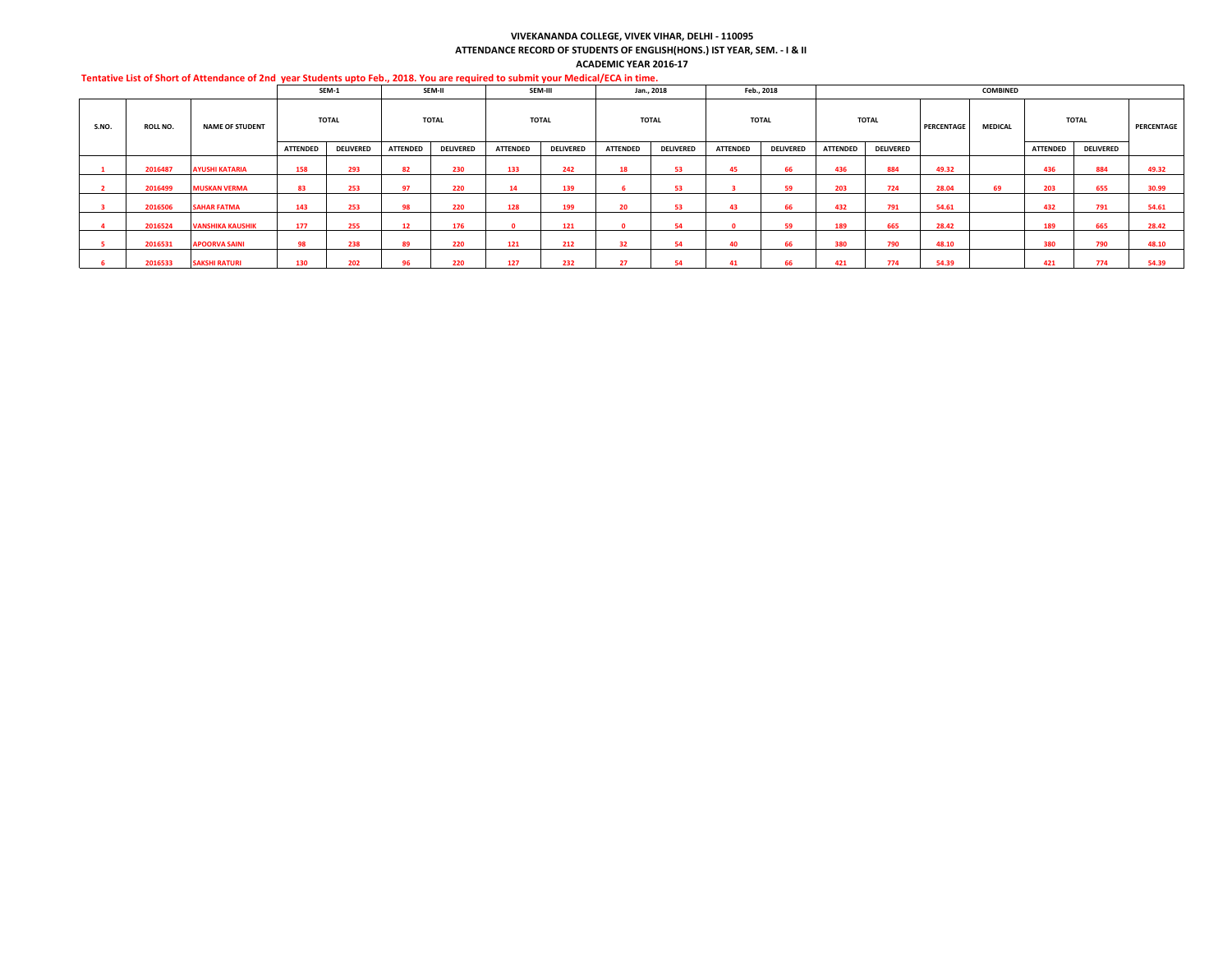#### **VIVEKANANDA COLLEGE, VIVEK VIHAR, DELHI - 110095**

**ATTENDANCE RECORD OF STUDENTS OF HINDI (HONS.)2nd YEAR, SEM. - I To Feb., 2018**

|                                                                                                                                  |  | <b>ACADEMIC YEAR 2016-17</b> |  |
|----------------------------------------------------------------------------------------------------------------------------------|--|------------------------------|--|
| Tentative List of Short of Attendance of 2nd vear Students upto Feb., 2018. You are required to submit vour Medical/ECA in time. |  |                              |  |
|                                                                                                                                  |  |                              |  |

|       |                 |                               |                 | SEM-I            |                 | SEM-II           |                 | SEM-III          |                 | Jan., 2018       |                 | Feb., 2018       |                 |                  |            | <b>COMBINED</b> |                 |                  |                |
|-------|-----------------|-------------------------------|-----------------|------------------|-----------------|------------------|-----------------|------------------|-----------------|------------------|-----------------|------------------|-----------------|------------------|------------|-----------------|-----------------|------------------|----------------|
| S.NO. | <b>ROLL NO.</b> | <b>NAME OF STUDENT</b>        |                 | <b>TOTAL</b>     |                 | <b>TOTAL</b>     |                 | <b>TOTAL</b>     |                 | <b>TOTAL</b>     |                 | <b>TOTAL</b>     |                 | <b>TOTAL</b>     | PERCENTAGE | <b>MEDICAL</b>  |                 | <b>TOTAL</b>     | <b>MEDICAL</b> |
|       |                 |                               | <b>ATTENDED</b> | <b>DELIVERED</b> | <b>ATTENDED</b> | <b>DELIVERED</b> | <b>ATTENDED</b> | <b>DELIVERED</b> | <b>ATTENDED</b> | <b>DELIVERED</b> | <b>ATTENDED</b> | <b>DELIVERED</b> | <b>ATTENDED</b> | <b>DELIVERED</b> |            |                 | <b>ATTENDED</b> | <b>DELIVERED</b> |                |
|       | 2016555         | <b>DIKSHA GAUTAM</b>          | 85              | 210              | 101             | 215              | 163             | 287              | 37              | 83               | 25.             | 51               | 411             | 846              | 48.58      | 10              | 411             | 836              | 49.16          |
|       | 2016577         | <b>RACHNA</b>                 | 91              | 200              | 119             | 232              | 185             | 324              | 54              | 82               | 30              | 52               | 479             | 890              | 53.82      |                 | 479             | 890              | 53.82          |
|       | 2016580         | <b>SAKSHI D/O SHIV PRASAD</b> | 135             | 246              | 126             | 250              | 138             | 324              |                 | 82               |                 | 52               | 399             | 954              | 41.82      |                 | 399             | 954              | 41.82          |
|       | 2016582         | <b>SAKSHI BHATI</b>           | 116             | 225              | 130             | 250              | 120             | 324              | 52              | 83               | 33              | 52               | 451             | 934              | 48.29      |                 | 451             | 934              | 48.29          |
|       | 2016584         | <b>SHALU</b>                  | 95              | 249              | 70              | 250              | 209             | 324              | 43              | 83               |                 |                  | 447             | 958              | 46.66      |                 | 447             | 958              | 46.66          |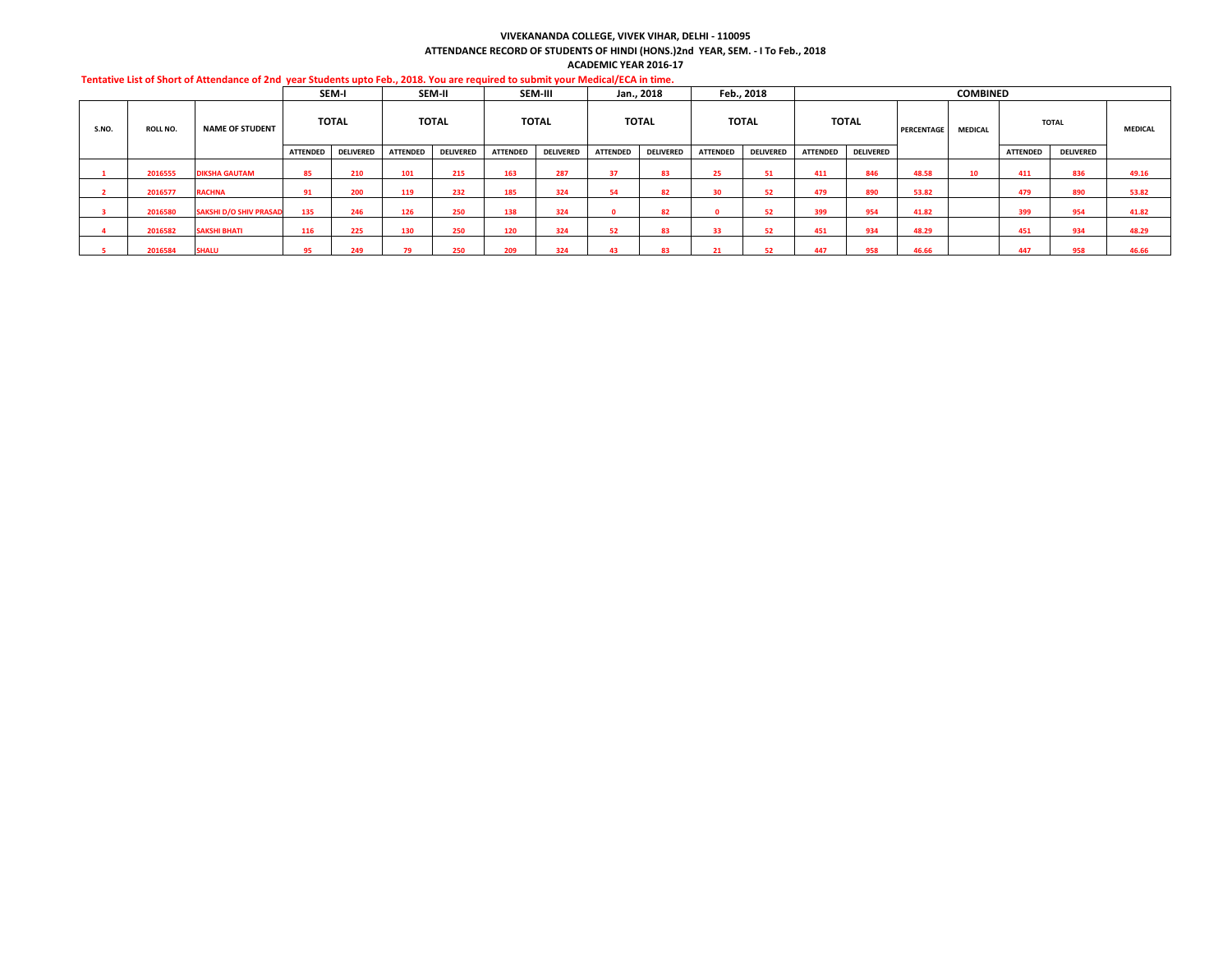## **VIVEKANANDA COLLEGE, VIVEK VIHAR, DELHI - 110095**

# **ATTENDANCE RECORD OF STUDENTS OF HISTORY (HONS.) IST YEAR, SEM. - I & II**

## **ACADEMIC YEAR 2016-17**

|       |                 |                          |                 | SEM-I            |          | SEM-II           |                 | SEM-III          |                 | Jan., 2018       |                 | Feb., 2018       |                 |                  |            |            | <b>COMBINED</b> |                 |                  |            |
|-------|-----------------|--------------------------|-----------------|------------------|----------|------------------|-----------------|------------------|-----------------|------------------|-----------------|------------------|-----------------|------------------|------------|------------|-----------------|-----------------|------------------|------------|
| S.NO. | <b>ROLL NO.</b> | <b>NAME OF STUDENT</b>   |                 | <b>TOTAL</b>     |          | <b>TOTAL</b>     |                 | <b>TOTAL</b>     |                 | <b>TOTAL</b>     |                 | <b>TOTAL</b>     |                 | <b>TOTAL</b>     | PERCENTAGE | <b>ECA</b> | <b>MEDICAL</b>  |                 | <b>TOTAL</b>     | PERCENTAGE |
|       |                 |                          | <b>ATTENDED</b> | <b>DELIVERED</b> | ATTENDED | <b>DELIVERED</b> | <b>ATTENDED</b> | <b>DELIVERED</b> | <b>ATTENDED</b> | <b>DELIVERED</b> | <b>ATTENDED</b> | <b>DELIVERED</b> | <b>ATTENDED</b> | <b>DELIVERED</b> |            |            |                 | <b>ATTENDED</b> | <b>DELIVERED</b> |            |
|       | 2016652         | <b>MUSKAN GUPTA</b>      | 159             | 237              | 196      | 241              |                 | 86               |                 | 56               |                 | 40               | 358             | 660              | 54.24      |            |                 | 358             | 660              | 54.24      |
|       | 2016668         | <b>PALAK VASHISTH</b>    | 115             | 212              | 68       | 234              | $\Omega$        | 82               |                 | 35               |                 | 26               | 183             | 589              | 31.07      |            |                 | 183             | 589              | 31.07      |
|       | 2016676         | <b>RAJASHREE DEVI</b>    | 74              | 202              | 81       | 187              | 106             | 285              | 10              | 53               | 23              | 37               | 294             | 764              | 38.48      |            |                 | 294             | 764              | 38.48      |
|       | 2016710         | <b>YASASWINI PONDURU</b> | 64              | 222              | 48       | 227              |                 | 105              |                 | 35               |                 | 26               | 116             | 615              | 18.86      |            | 37              | 116             | 578              | 20.07      |
| - 5   | 2016716         | <b>NATASHA</b>           | 68              | 197              | 87       | 213              | 147             | 262              | 33              | 45               | 20              | 33               | 355             | 750              | 47.33      |            |                 | 355             | 750              | 47.33      |
|       | 2016728         | <b>MEHNAZ</b>            | 89              | 177              | 75       | 211              | 258             | 348              | 29              | 58               | 21              | 37               | 472             | 831              | 56.80      |            |                 | 472             | 831              | 56.80      |
|       |                 |                          |                 |                  |          |                  |                 |                  |                 |                  |                 |                  |                 |                  |            |            |                 |                 |                  |            |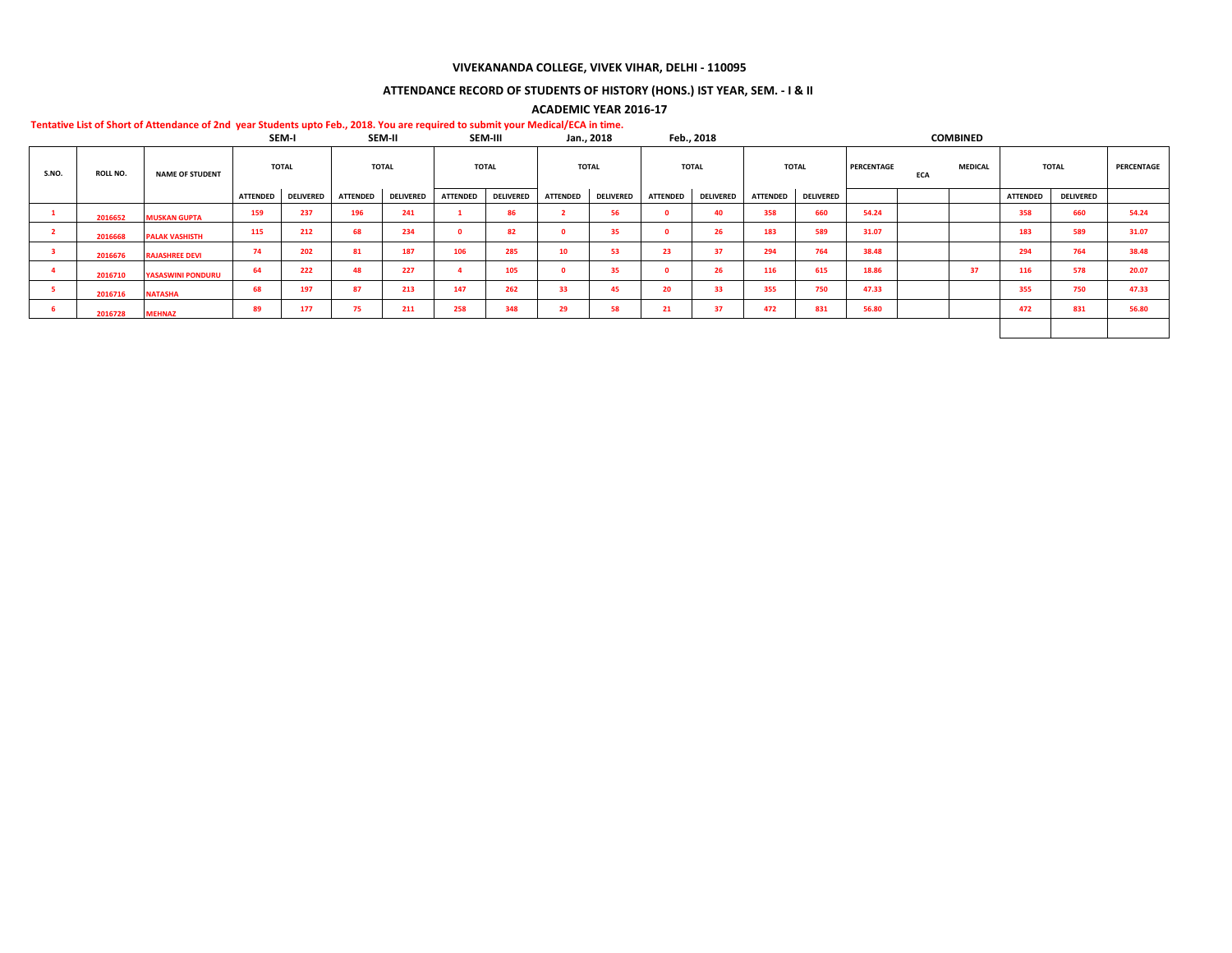### **VIVEKANANDA COLLEGE, VIVEK VIHAR, DELHI - 110095 ATTENDANCE RECORD OF STUDENTS OF SANSKRIT (HONS.) 2nd YEAR, SEM. - I To Feb., 2018 ACADEMIC YEAR 2016-17**

|       |                 |                        |                 | SEM-I            |                 | SEM-II           |                 | <b>SEM-III</b>   |                 | Jan., 2018       |                 | Feb., 2018       |                 |                  |            | <b>COMBINED</b> |                 |                  |                   |
|-------|-----------------|------------------------|-----------------|------------------|-----------------|------------------|-----------------|------------------|-----------------|------------------|-----------------|------------------|-----------------|------------------|------------|-----------------|-----------------|------------------|-------------------|
| S.NO. | <b>ROLL NO.</b> | <b>NAME OF STUDENT</b> |                 | <b>TOTAL</b>     |                 | <b>TOTAL</b>     |                 | <b>TOTAL</b>     |                 | <b>TOTAL</b>     |                 | <b>TOTAL</b>     | <b>TOTAL</b>    |                  | PERCENTAGE | <b>MEDICAL</b>  |                 | <b>TOTAL</b>     | <b>PERCENTAGE</b> |
|       |                 |                        | <b>ATTENDED</b> | <b>DELIVERED</b> | <b>ATTENDED</b> | <b>DELIVERED</b> | <b>ATTENDED</b> | <b>DELIVERED</b> | <b>ATTENDED</b> | <b>DELIVERED</b> | <b>ATTENDED</b> | <b>DELIVERED</b> | <b>ATTENDED</b> | <b>DELIVERED</b> |            |                 | <b>ATTENDED</b> | <b>DELIVERED</b> |                   |
|       | 2016886         | <b>JYOTI CHOUDHARY</b> | 124             | 275              | 98              | 209              | 176             | 281              |                 | 102              | 24              |                  | 471             | 924              | 50.97      |                 | 471             | 924              | 50.97             |
|       | 2016887         | <b>SONAI</b>           | 115             | 234              | 124             | 209              |                 | 203              |                 |                  |                 |                  | 312             | 771              | 40.47      |                 | 312             | 771              | 40.47             |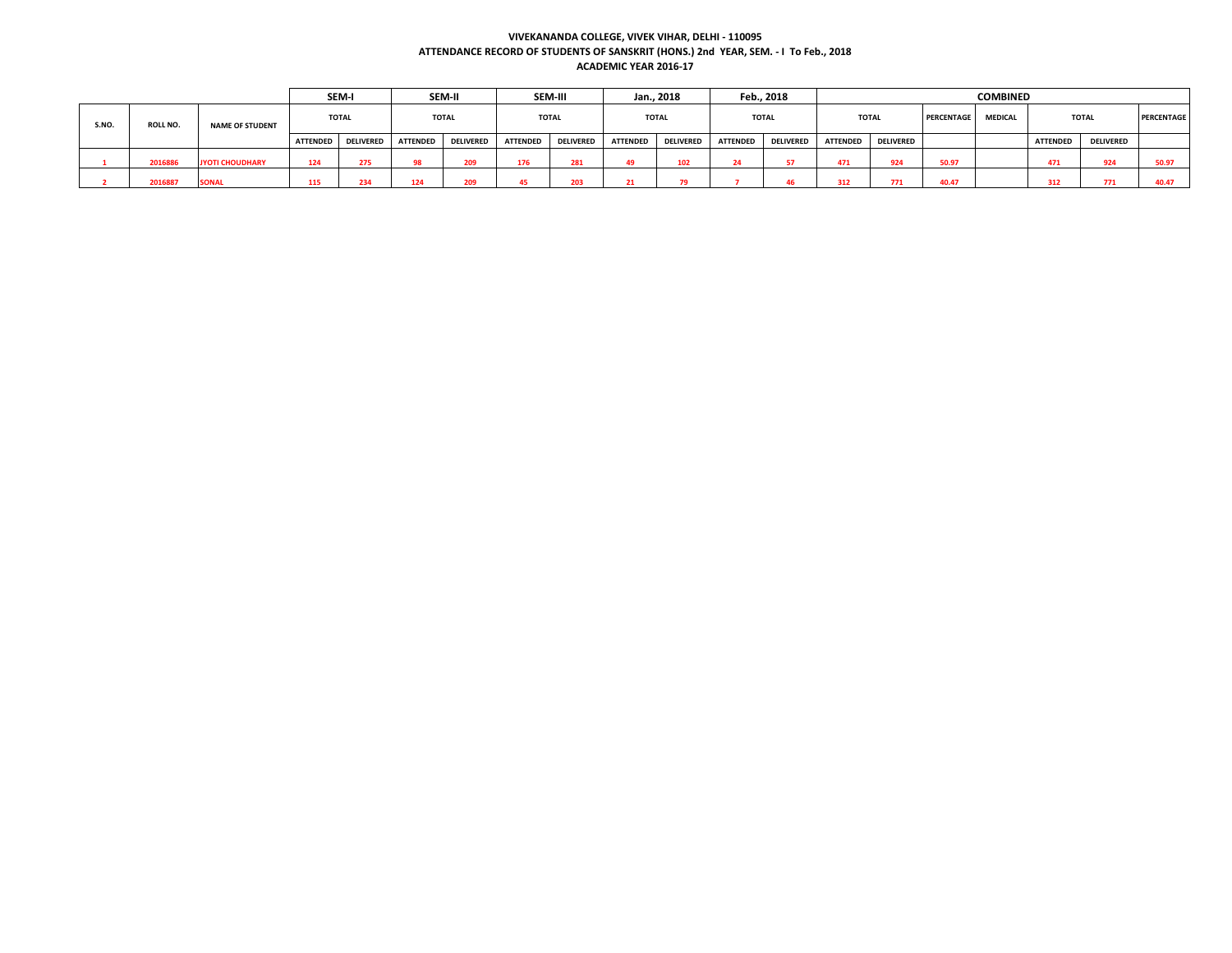## **VIVEKANANDA COLLEGE, VIVEK VIHAR, DELHI - 110095 ATTENDANCE REOCRD OF STUDENTS OF B.A.(PROG.) IST YEAR, SEM. - I & II ACADEMIC YEAR 2016-17**

|                |          |                                        | SEM-I & II      |                  |                 | SEM-III          |                 | Jan., 2018       |                 | Feb., 2018       |                 |                  |            | <b>COMBINED</b> |                 |                  |            |
|----------------|----------|----------------------------------------|-----------------|------------------|-----------------|------------------|-----------------|------------------|-----------------|------------------|-----------------|------------------|------------|-----------------|-----------------|------------------|------------|
| S.NO.          | Roll No. | <b>NAME OF STUDENT</b>                 | <b>TOTAL</b>    |                  |                 | <b>TOTAL</b>     |                 | <b>TOTAL</b>     | <b>TOTAL</b>    |                  |                 | <b>TOTAL</b>     | PERCENTAGE | <b>MEDICAL</b>  |                 | <b>TOTAL</b>     | PERCENTAGE |
|                |          |                                        | <b>ATTENDED</b> | <b>DELIVERED</b> | <b>ATTENDED</b> | <b>DELIVERED</b> | <b>ATTENDED</b> | <b>DELIVERED</b> | <b>ATTENDED</b> | <b>DELIVERED</b> | <b>ATTENDED</b> | <b>DELIVERED</b> |            |                 | <b>ATTENDED</b> | <b>DELIVERED</b> |            |
|                | 2016015  | <b>ANJALI KUMARI</b>                   | 276             | 498              | 71              | 204              | 31              | 61               | 5.              | 15               | 383             | 778              | 49.23      |                 | 383             | 778              | 49.23      |
| $\overline{2}$ | 2016086  | <b>NISHAT AKHTAR</b>                   | 269             | 515              | 145             | 260              | 32              | 67               | 19              | 38               | 465             | 880              | 52.84      |                 | 465             | 880              | 52.84      |
| -3             | 2016136  | <b>SHIKHA GAHLOT</b>                   | 278             | 573              | 100             | 161              | 21              | 81               | 9               | 34               | 408             | 849              | 48.06      |                 | 408             | 849              | 48.06      |
|                | 2016181  | <b>HARSHITA SHARMA</b>                 | 230             | 515              | 125             | 250              | 50              | 76               | 22              | 29               | 427             | 870              | 49.08      | 16              | 427             | 854              | 50.00      |
| -5             | 2016197  | <b>VISHAKHA</b>                        | 273             | 529              | 45              | 263              | 38              | 61               | $\mathbf{0}$    | 28               | 356             | 881              | 40.41      |                 | 356             | 881              | 40.41      |
| 6              | 2016203  | <b>NISHA</b>                           | 194             | 545              |                 |                  | 54              | 65               | 11              | 16               | 259             | 626              | 41.37      |                 | 259             | 626              | 41.37      |
| $\overline{7}$ | 2016210  | <b>NEHA GAUTAM</b>                     | 131             | 452              |                 |                  | 39              | 48               | n.              | $\mathbf{0}$     | 170             | 500              | 34.00      |                 | 170             | 500              | 34.00      |
| -8             | 2016900  | <b>PREETI</b>                          | 253             | 515              | 133             | 277              | 47              | 61               | 16              | 47               | 449             | 900              | 49.89      |                 | 449             | 900              | 49.89      |
| 9              | 2016925  | <b>NEHA PANCHAL</b>                    | 220             | 498              | 137             | 267              | 38              | 58               | 32              | 59               | 427             | 882              | 48.41      |                 | 427             | 882              | 48.41      |
| 10             | 20161063 | <b>ANJALI BHARTI</b>                   | 103             | 377              |                 |                  | 53              | 68               |                 | 6.               | 157             | 451              | 34.81      |                 | 157             | 451              | 34.81      |
| 11             | 20161064 | <b>ANAM</b>                            | 153             | 489              | 83              | 267              | 49              | 73               | 11              | 53               | 296             | 882              | 33.56      |                 | 296             | 882              | 33.56      |
| 12             | 20161076 | <b>NEHA BANSAL</b>                     | 225             | 473              | 110             | 226              | 57              | 61               | 58              | 59               | 450             | 819              | 54.95      |                 | 450             | 819              | 54.95      |
| 13             | 20161078 | <b>PRIYA KAIN</b>                      | 221             | 434              | 156             | 245              | $\mathbf{0}$    | 19               | 16              | 35               | 393             | 733              | 53.62      |                 | 393             | 733              | 53.62      |
| 14             | 20161080 | <b>RAMPAUSULUNGLE</b>                  | 110             | 368              | 41              | 204              | $\Delta$        | 49               | $\overline{2}$  | 25               | 157             | 646              | 24.30      | 68              | 157             | 578              | 27.16      |
|                |          |                                        |                 |                  |                 |                  |                 |                  |                 |                  |                 |                  |            |                 |                 |                  |            |
| 15             | 20161240 | <b>SONALI SHARMA D.O.A. 25.08.2017</b> |                 |                  | 269             | 532              | 37              | 61               | 8               | 43               | 314             | 636              | 49.37      |                 | 314             | 636              | 49.37      |
| 16             | 20161247 | <b>HIMANI SINGH (RE-ADMISSION)</b>     |                 |                  | 275             | 675              | 19              | 57               | $\mathbf{0}$    | 14               | 294             | 746              | 39.41      |                 | 294             | 746              | 39.41      |
|                |          |                                        |                 |                  |                 |                  |                 |                  |                 |                  |                 |                  |            |                 |                 |                  |            |